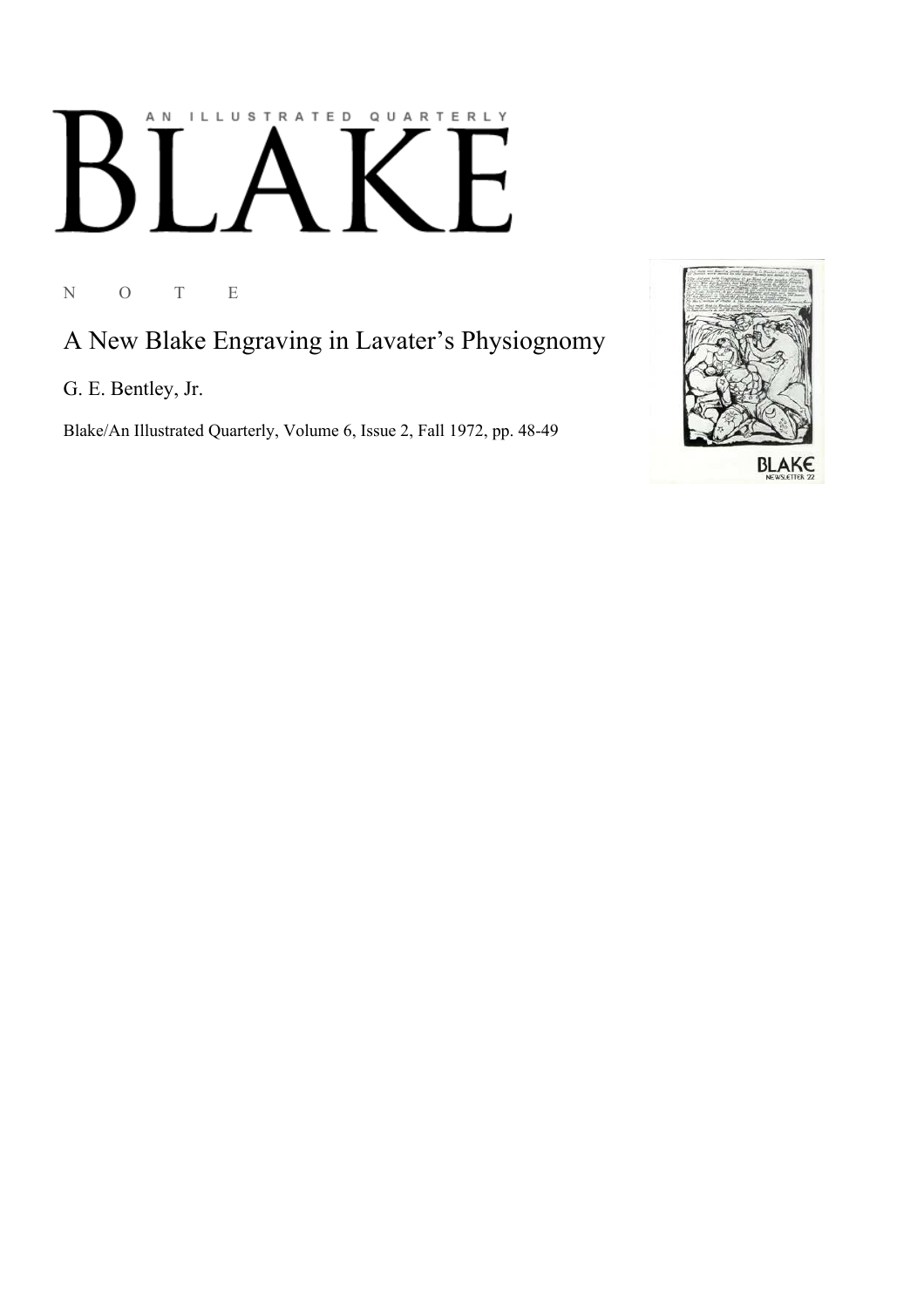#### 48

#### A "NEW" BLAKE ENGRAVING IN LAVATER'S *PHYSIOGNOMY*

### G. E. Bentley, Jr.

Increasing interest in William Blake has been accompanied by, perhaps has caused, the discovery of a number of previously unknown engravings signed "Blake". Six were found in *The Seaman's Recorder*  (1824-27),<sup>1</sup> two more in James Earle's *Practical Observations on the Operation for the Stone* (1793, 1796, 1803),<sup>2</sup> and yet another is in Henry Emlyn's *Proposition for a New Order in Architecture* (1781,  $1784$ ).<sup>3</sup> All these are in recently noticed and obscure books. Doubtless more such backwater-books will be found with plates by the poet in them.

Blake made engravings for some seventy-seven books, and all except those named above are well known and have repeatedly been pored over by schol-

*G. E. Bentleyj Jr.3 recently edited and annotated*  A Handlist of Works by William Blake in the Department of Prints & Drawings of the British Museum *for the* Newsletter. *He is the editor of Blake's*  Vala or The Four Zoas *(1963) and of Blake's* Tirie l *(1967); compiler of* The Blake Collection of Mrs. Landon K. Thorne *(1971) and3 with Martin K. Nurmi, of* A Blake Bibliography *(1964); author of* The Early Engravings of Flaxman's Classical Designs *(1964) and of* Blake Records *(1969).* 

ars for their Blake significance. However, in one of them, John Caspar Lavater's *Essays on Physiognomy,* there has lurked, undetected, a plate not only perfectly characteristic of Blake in form but signed, minutely but legibly , *"Blake Sc"* [illus . 1] . The reason why the design has been so long overlooked is quite simple: the signature is not in the normal place, below the design, but is in a gap in the foliage near the foot of the right-hand old man, and it is so small (c.  $0.4 \times 0.05$  cm.) that it is very difficult to find and almost impos-

"Byron, Shelley, Wordsworth, Blake, and *The Seaman's Re-*<br>corder, "Studies in Romanticiem, 9 (1970), 21-36. Sir Geoffrey<br>Reynes "defend[s] his [Blake's] reputation against . . . [this]<br>mistaken attribution" in "Blake's En known to have worked so late (see "A Collection of Prosaic William Blakes," *Notes and Queries,* n. s. 12 [1965], 172-78).

2 Leslie F. Chard, "Two 'New' Blake Engravings," *Blake Studies*  (1973). This and the next essay were generously shown me by their authors in draft.

3 William A. Gibson and Thomas L. Minnick, "William Blake and Henry Emlyn's *Proposition for a New Order in Architecture:*  A New Plate," *Blake Newsletter* 21 (Summer 1972), 13-17.

*(Toomey, continued)* 

The other problem to be considered is that of the absence in the Morgan and Fitzwilliam copies of certain details present in the Harvard copy. These are the tears on the right-hand female's cheek and the extra lock of hair in the small of her back, the central female's pudendum and the extra lock of hair to the left of her head, and the line drawn across the square block of stone. Have these details been added to the plate and then removed or are they simply ink additions? This can only be decided by examining the Harvard copy itself . However, I would like to think that one detail, the pudendum, was etched rather than inked, for it shows Blake returning to his prototype, Rosso's *Tre Parche,*  in reworking the plate.

Blake's two sets of changes follow much the same pattern and a consistent aim emerges from them. First there is a continual attempt to render the surface of the plate more interesting, hence the grainings on the rocks and the background hatchings. There is also a tendency towards decorative elaboration, hence the increase in the fibers and the reworking and elaboration of the hair. There is also a concern with anatomical detail , evident in the additions to the right-hand female. All these changes make for a more interesting and lively plate. Some of the changes relate to the Rosso design, for example the addition of fine horizontal lines to the background, and, of course, the questionable pudendum. The changes also help to make the plate more solid and intelligible; flesh is distinguished from stone, figures from background. Most of the changes are, as I have pointed out, formal. They do not in any way alter the iconographic content of the plate. Unfortunately, the only change that

does in any way affect the content is one that disappears after the second state, namely the tears on the right-hand figure's cheek. However, even if this is only an ink addition it is worth considering. The addition of the tears gives Plate 25 richer interpretative possibilities. In the Cunliffe copy the absence of the tears and the blood-red coloration of the fibers and entrailstring combine to present a scene of simply unqualified cruelty. In the Mellon copy the softer russet coloration of the fibers and the entrailstring and the clearly delineated tears on the disemboweler's cheek qualify the cruelty with a suggestion of mourning.

The changes in the plate are important because they show Blake's tendency towards elaboration and refinement in progressive copies of a single work, a tendency usually obvious in his illuminations, but here seen in his attitude toward the plate itself. Possibly, however, there would have been far fewer changes to the plate had all or nearly all of the copies of *Jerusalem* been colored. Then Blake's refining tendencies would have expressed themselves in the illumination rather than in re-etching and re-engraving. I have, in the foregoing account, ignored the considerable problem of how these changes were effected on a relief-etched plate. Apart from the one example of white line engraving, none of Blake's changes are technically comprehensible, as they appear in areas of the plate which have been etched away. The existence of the posthumous copies rules out the possibility of reversing the order of the series, so that Blake is *wiping* his plate of superfluous detail. The only other possibility that offers itself is the existence of a second plate.